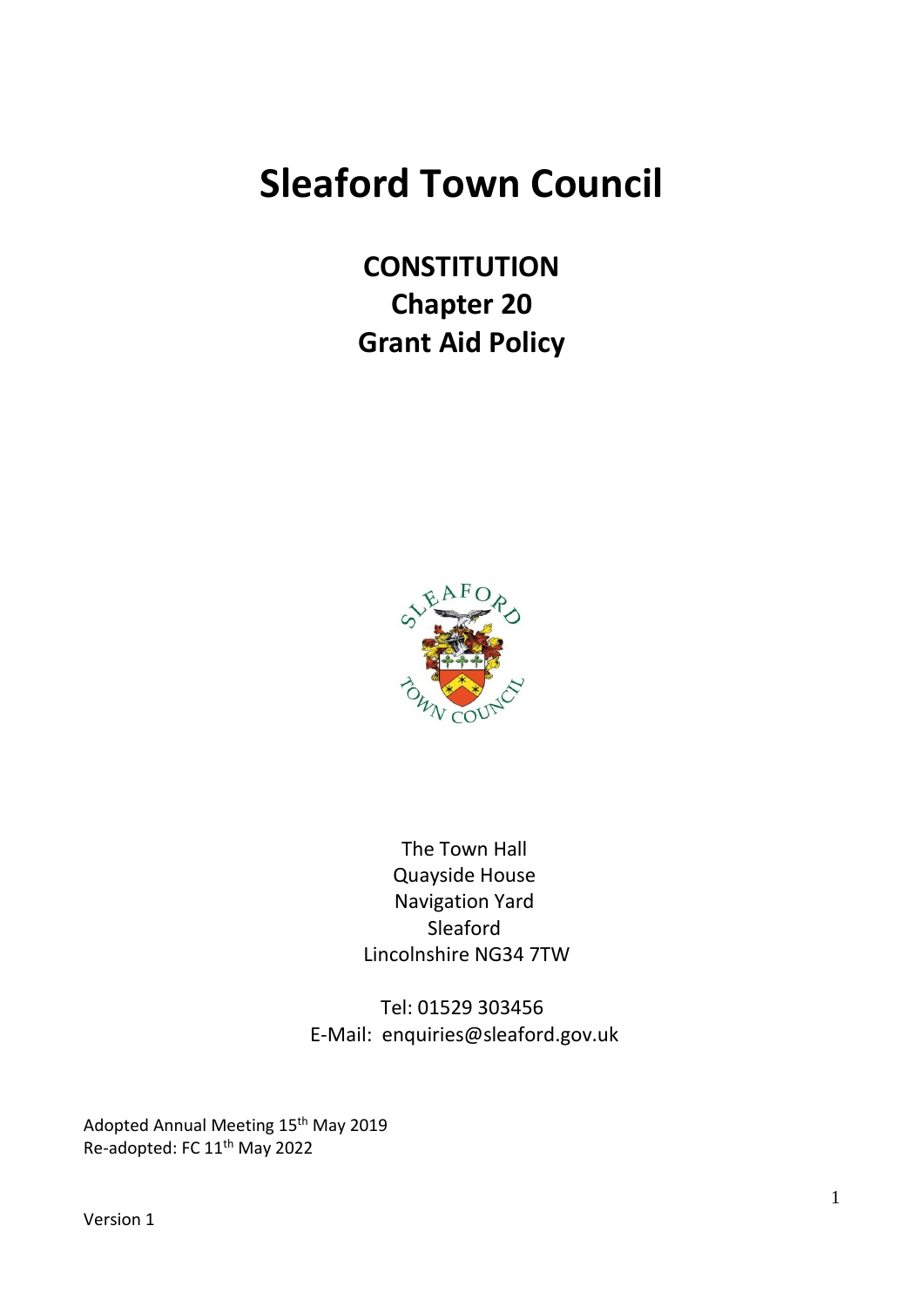## **Grant Aid Policy**

### **1. GENERAL STATEMENT**

The purpose of any 'grant' or 'donation' (no differentiation is made) given by the Town Council is to support local community initiatives that are not, as a matter of course, funded by the Council. The Council's annual budgeting process is completed in November/December and offers for the following financial year cannot be made until Council approves the budget estimates. Once this sum is spent, the Parish Council will only consider emergency requests for assistance.

A grant is any payment or gift made by the Council to an organisation for a specific purpose. The Local Government Act 1972 requires that grants (paid under Section 137) must be "in the interests of or will directly benefit the area or its inhabitants, or part of it, or of some of it" and "the direct benefit should be commensurate with expenditure".

## **2. CONDITIONS OF FUNDING**

The organisation must be either non-profit making or charitable with clearly written aims & objectives, a written constitution, membership rules and a bank account in its own name with two authorised representatives required to sign each cheque. The organisation may only make one application for a grant in a financial year.

Applications will NOT be considered from:

- a) Individuals.
- b) A political party.
- c) Organisations intending to support or oppose any particular political party or to discriminate on the grounds of race, religion or disability.
- d) Private organisations operating as a not for profit business.
- e) "Upward Funders" i.e. where local groups forward funds raised to a central HQ for redistribution.
- f) Organisations with significant unrestricted reserves.

## **3. USE OR PURPOSE OF THE GRANT**

The Grant's use or purpose must be to make Sleaford a better place to live in, work in or visit. It must benefit people who live in the Parish. The benefit could include, but is not limited to:

- a) Providing a service.
- b) Providing activities.
- c) Enhancing the quality of life.
- d) Improving the environment.
- e) Promoting Sleaford in a positive way.

Applications WILL NOT be considered for:

- a) Projects which benefit single individuals or private business projects.
- b) Projects that are the prime statutory responsibility of other government bodies.
- c) Projects that simply replace existing facilities with no significant improvement.